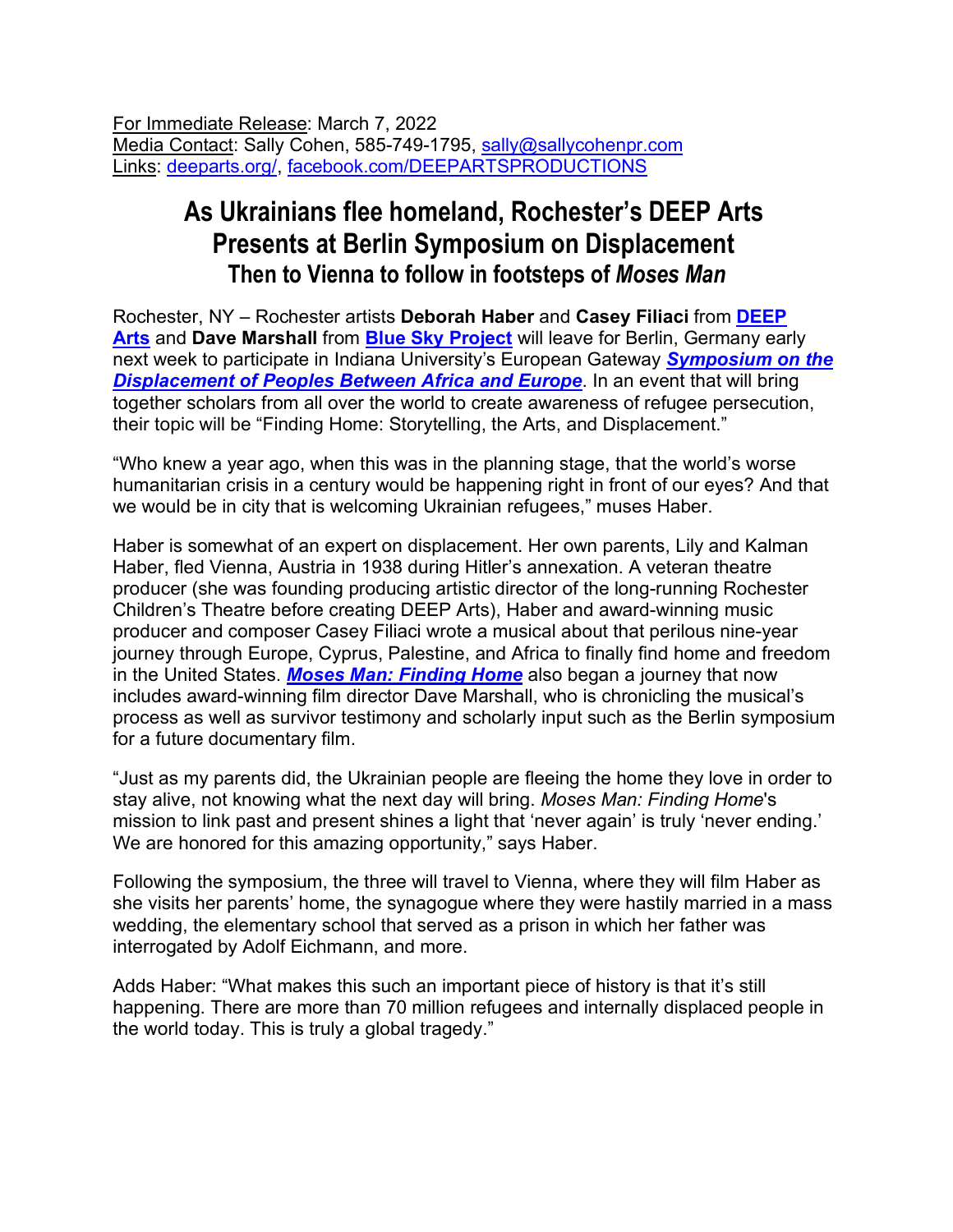More about *Moses Man: Finding Home*: the musical made its NYC premiere in 2015 at the Signature Theatre Center in NYC after Geva Theatre Center, Indiana Repertory Theatre, and Indiana

University workshops. At the conclusion of its run, Germany opened their border to Syrian refugees and Deborah and Casey took a hard look at the musical's storyline and its relationship to current journeys of refugees and rising anti-Semitism. They realized the importance of linking past and present, made even clearer by current world events. To that end, DEEP Arts formed a partnership with The Center for Global Change at The Hamilton Luger School of Global and International Studies at Indiana University. In 2017 and 2019, the partnership presented the highly successful "Art and Refugees" Symposiums, where scholars and artists convened to investigate the complex intersection of art, refugees, and persecution. The shift of the musical combined with the symposiums have been documented by filmmaker Dave Marshall. Most importantly, Dave captured multiple sessions of testimony from one of the musical's centers, Lily Haber, who was Rochester's oldest Holocaust survivor when she died in 2020 at the age of 101. Upcoming: new partner Columbia University will host a NYC reading in the fall of 2022. *Moses Man: Finding Home* has been generously supported by New York Council on the Arts, The Farash Foundation, The Jewish Federation of Greater Rochester, Rochester Area Community Foundation fundholders Scott and Susan Miller Family Trust and Dr. Marvin Hoffman, The Jewish Welcome Service Vienna, Austria, European Studies Program and the Borns Jewish Studies Program Indiana University.

More about **DEEP Arts (Develop, Explore, Enrich, Perform):** DEEP Arts is a 501 (c) 3 non-profit arts organization offering high quality, cultural experiences that entertain while fostering enrichment, communication, positive values and an awareness of literature, social and historical issues to as broad and diverse an audience as possible. Focusing on developing new and innovative work, DEEP Arts has forged partnerships not only within performing arts, but to multiple arts media and organizations who can inform direction of a new generation of multidisciplinary art projects. This collaboration with project specific partnerships broadens DEEP Arts' capabilities to further education through the arts, community outreach, and an awareness to particular artistic and humanities and social justice issues addressed.

**Blue Sky Project** is a 501 (c) 3 not-for-profit conceived to create and distribute documentary films focused on underreported social issues that shape an open and enlighten society.

David B. Marshall a multi-Emmy award winning Producer, Director, Cinematographer and Editor. His work has taken him around the world many times in his 30-year-career. He holds a B.S. in photography/film and an M.F.A. in computer graphics / animation. Dave's documentary films reflect his interest in human rights, social justice, and the power of contextualized history. His work has been broadcast throughout North America, Europe, Asia, and South America and has been presented at film festivals around the world. Dave is the recipient of sixteen Emmy nominations and six Emmy awards.

Portions of relevant news articles: